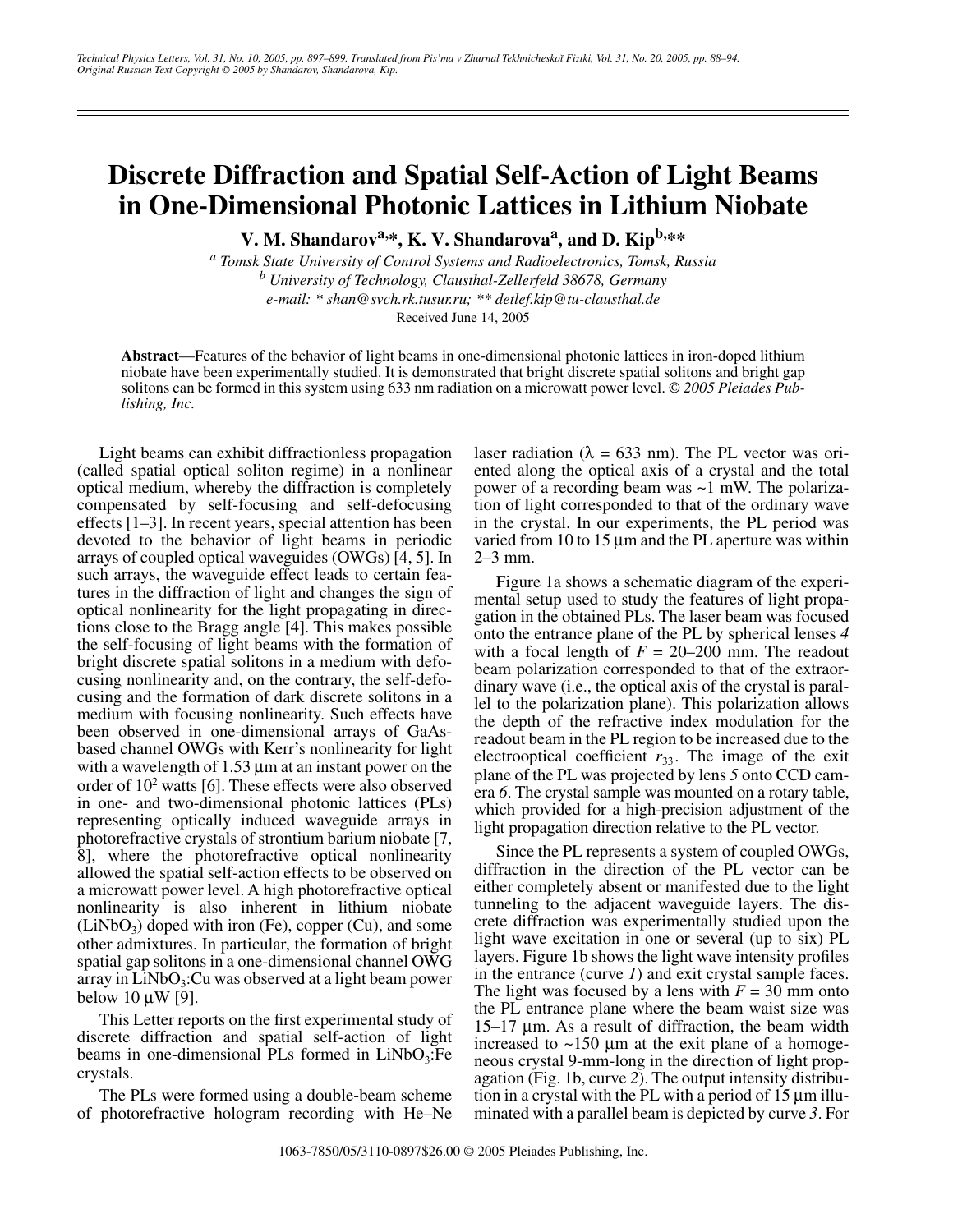



**Fig. 1.** (a) Schematic diagram of the experimental setup used to study the light field in PLs: (*1*) He–Ne laser; (*2*) collimator; (*3*) polarizer; (*4*) spherical focusing lens; (*5*) imaging lens; (*6*) CCD camera; (*7*) personal computer. (b) The patterns of discrete diffraction of a light beam in a onedimensional PL, showing the light wave field intensity profiles (*1*) in the entrance plane, (*2*) in the exit plane in the absence of a PL, (*3*) in the exit plane for the PL excited by a parallel beam, (*4*) in the exit plane in the lattice vector direction for the excitation of a single waveguide layer, and (*5*) in the plane of a separate waveguide layer.

this PL, the induced change in the refractive index is  $\Delta n_e \sim 10^{-4}$ . In the case of the excitation of a single waveguide, the main portion of the light energy at the PL exit plane is distributed (as a result of the light tunneling) between five waveguide layers, with a maximum at the periphery (Fig. 1b, curve *4*). This behavior well agrees with the previous experimental and theoretical results [5]. In the waveguide plane, the light beam exhibits diffraction similar to that in a homogenous medium (Fig. 1b, curve *5*).

The optical nonlinearity in photorefractive crystals is manifested even for the light beam power on a microwatt level. As was noted above, the optical nonlinearity changes sign in the region of anomalous diffraction (i.e., for the light propagating in the directions close to the conditions of Bragg's reflection). In the arrays based on  $LiNbO<sub>3</sub>$  (a material with defocusing photorefractive nonlinearity), this may result in the formation of bright discrete spatial solitons. In addition, the optical nonlinearity can remove the prohibition on light



**Fig. 2.** The patterns of spatial self-action of a light beam, showing the light wave field intensity profiles (*1*) in the initial transmitted beam, (*2*) in the diffracted beam, (*3*) in the PL exit plane at  $t = 0$ , (4) in the PL exit plate at  $t = 120$  min (in the stage corresponding to the formation of a discrete spatial soliton), and  $(5)$  in the PL exit plane at  $t = 300$  min (in the stage corresponding to the formation of a spatial gap soliton).

propagation in the directions corresponding to Bragg's reflection, thus leading to the formation of the so-called spatial gap solitons [10].

We have studied the phenomenon of spatial selfaction using light beams with a power of 10–50 µW. The array was illuminated in the directions close or corresponding to the conditions of Bragg's reflection. Four to six waveguide layers were excited in this experiment; the light beam was focused onto the PL entrance plane by a lens with  $F = 20$  cm. The light wave intensity profiles in the PL output plane are presented in Fig. 2. At the initial moment, immediately upon the excitation of light in the sample array, the distribution of light intensity in the output beam (separated from the total light field by means of spatial filtration) exhibits a characteristic minimum corresponding to the conditions of Bragg's reflection (curve *1*). The intensity of the part of the field reflected from the array is depicted by curve *2*, while curve 3 presents the total field intensity distribution in the PL exit plane.

The photorefractive self-action leads to a change in the light field intensity distribution in the PL exit plane with time. In particular, the field exhibited localization near a direction corresponding to the conditions of Bragg's reflection (Fig. 2, curve *4*), so that a significant part of the energy was concentrated within two waveguide layers. This situation corresponds to the formation of a bright discrete spatial soliton in the region of the field for which the angular spectrum components